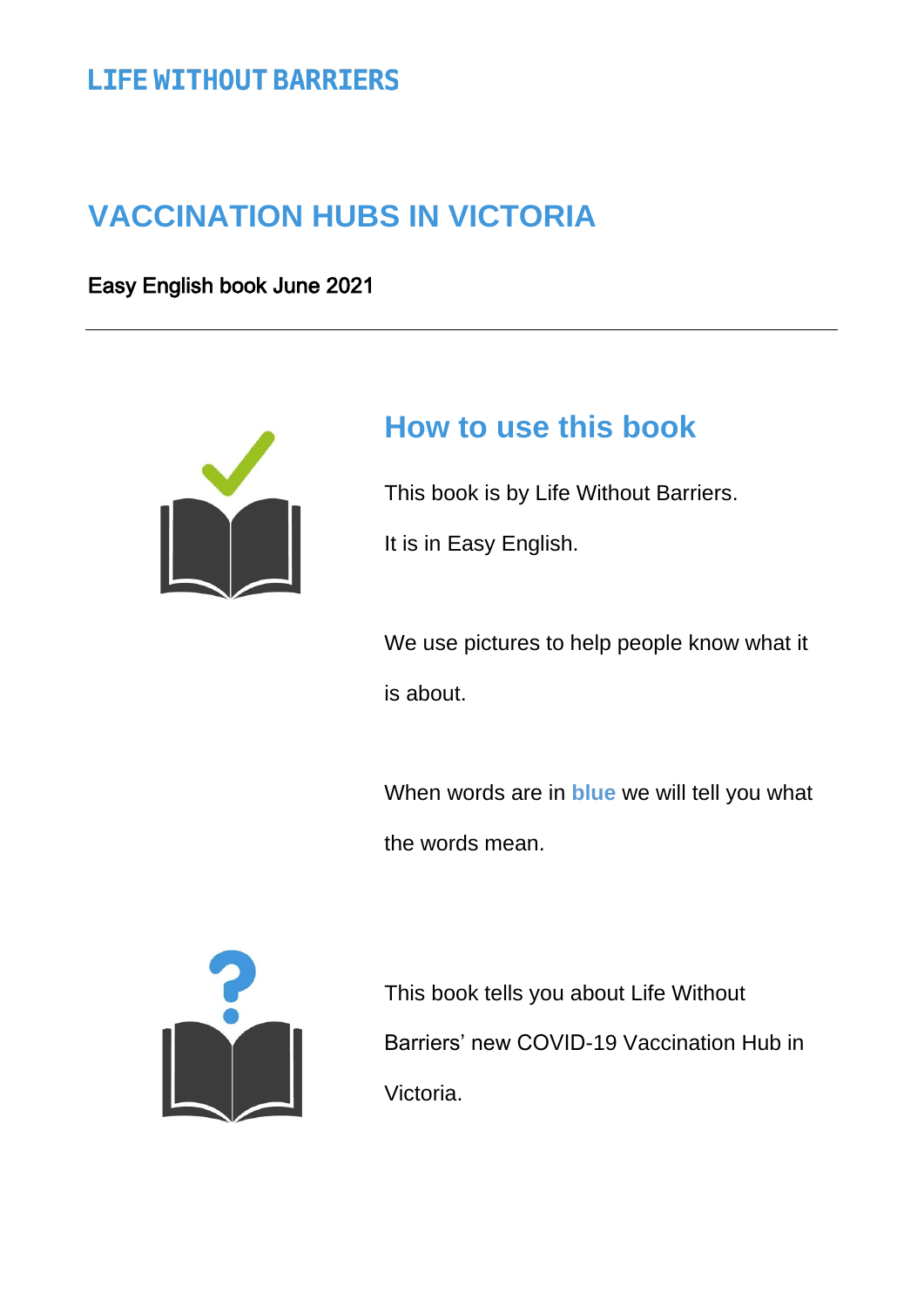# **LIFE WITHOUT BARRIERS**



**Coronavirus** is a virus that has been going around and making some people sick.

Coronavirus sounds like 'ca-ro-na-vy-rus'.

It is sometimes also called **COVID-19**.



Coronavirus is like the flu. You can't see it but if you catch it you may feel very sick.



You can get the virus from someone coughing, sneezing or touching you if they have it.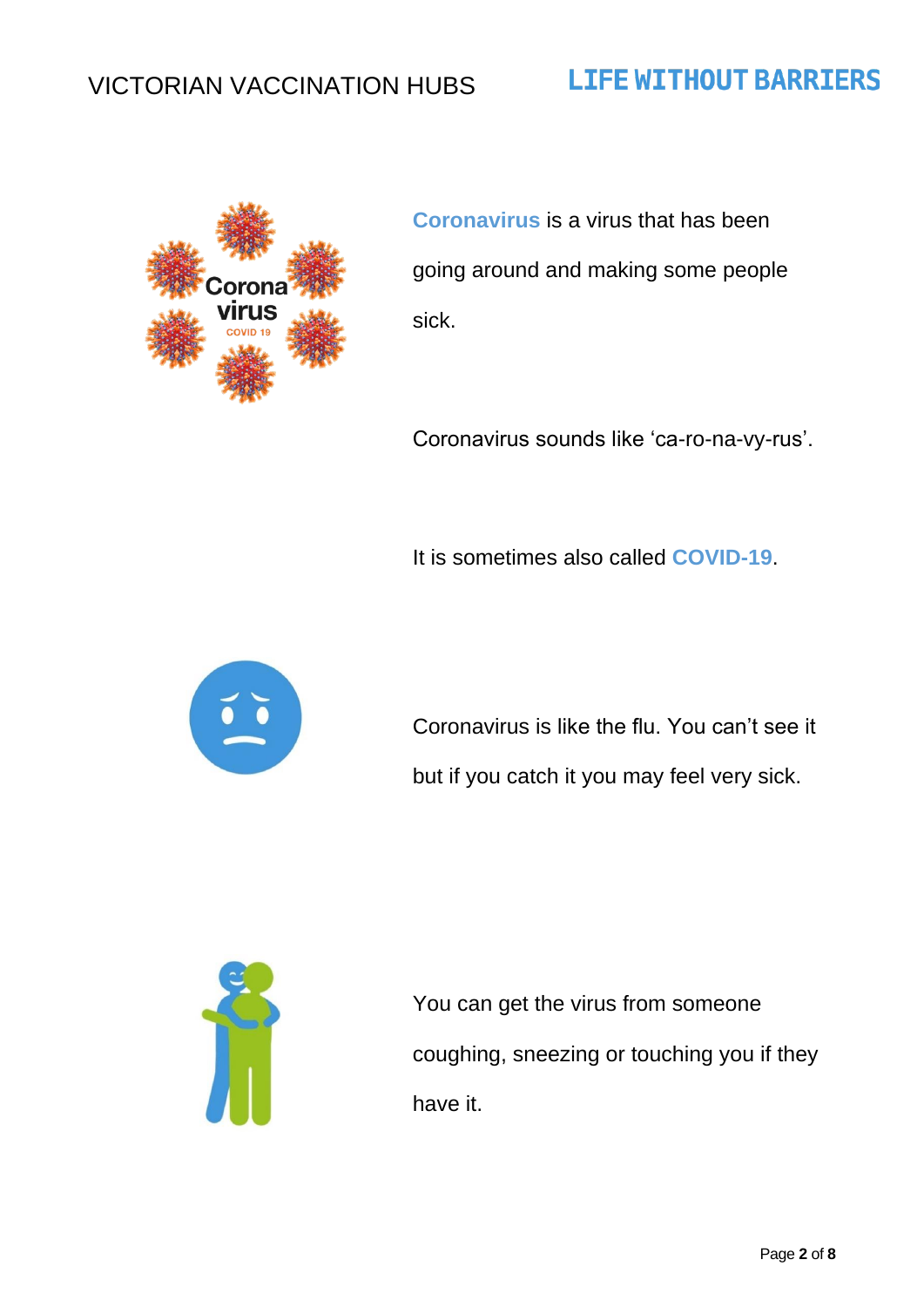# ili li

Life Without Barriers wants to help everyone stay safe and healthy.

**LIFE WITHOUT BARRIERS** 



To help stop Coronavirus spreading, Life Without Barriers is working with the **Australian Government**.



The Australian Government is a special group of people.



Their job is to help keep all people in Australia safe.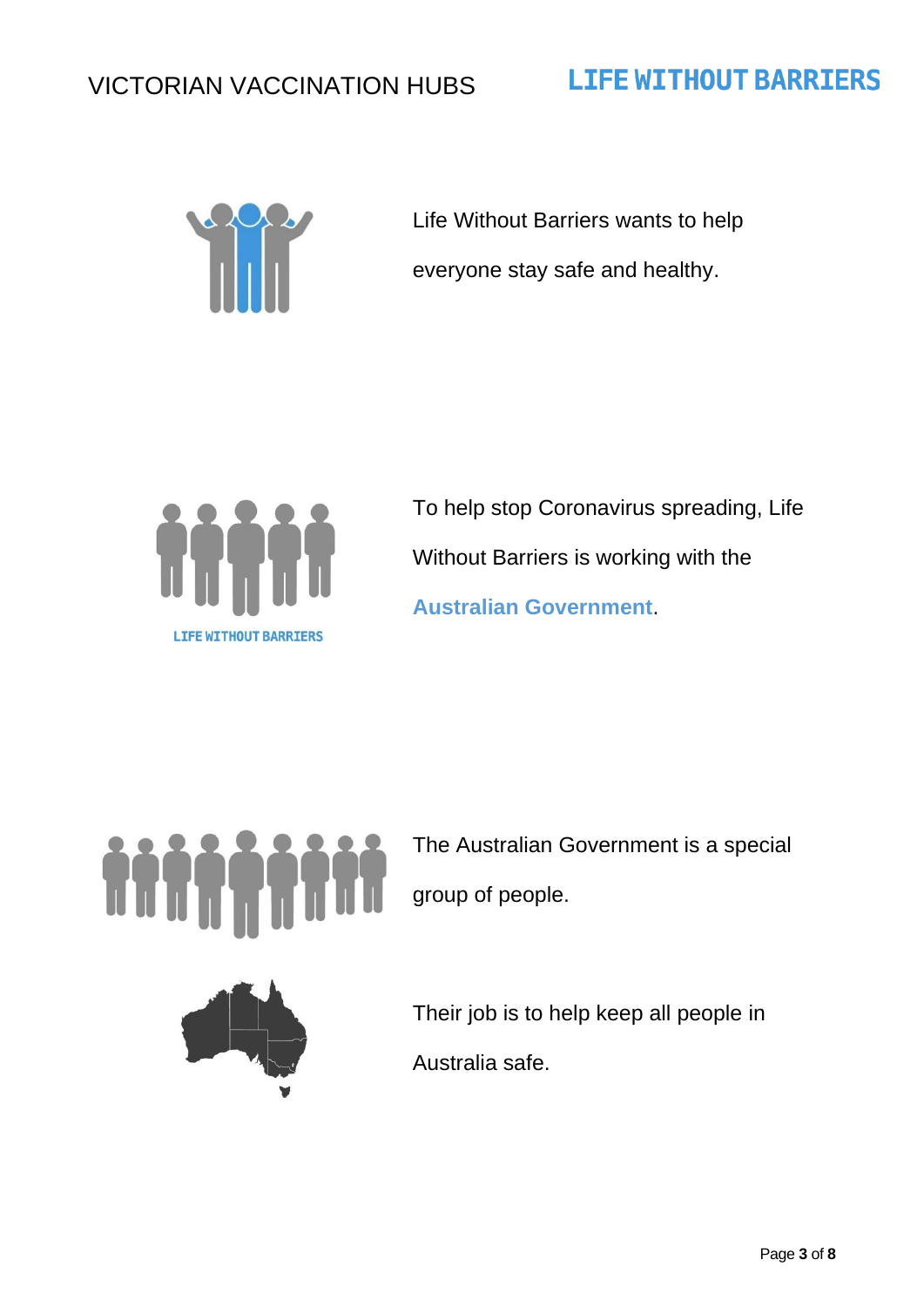# **LIFE WITHOUT BARRIERS**



Life Without Barriers and the Australian Government are working together to help get people **vaccinated**.



**Vaccinated** means a person gets special needles that help their body fight viruses that could make them sick.

It helps a person stay healthy and happy.



To get vaccinated, a needle with medicine will go into your arm.

It might hurt a little but it is over quickly.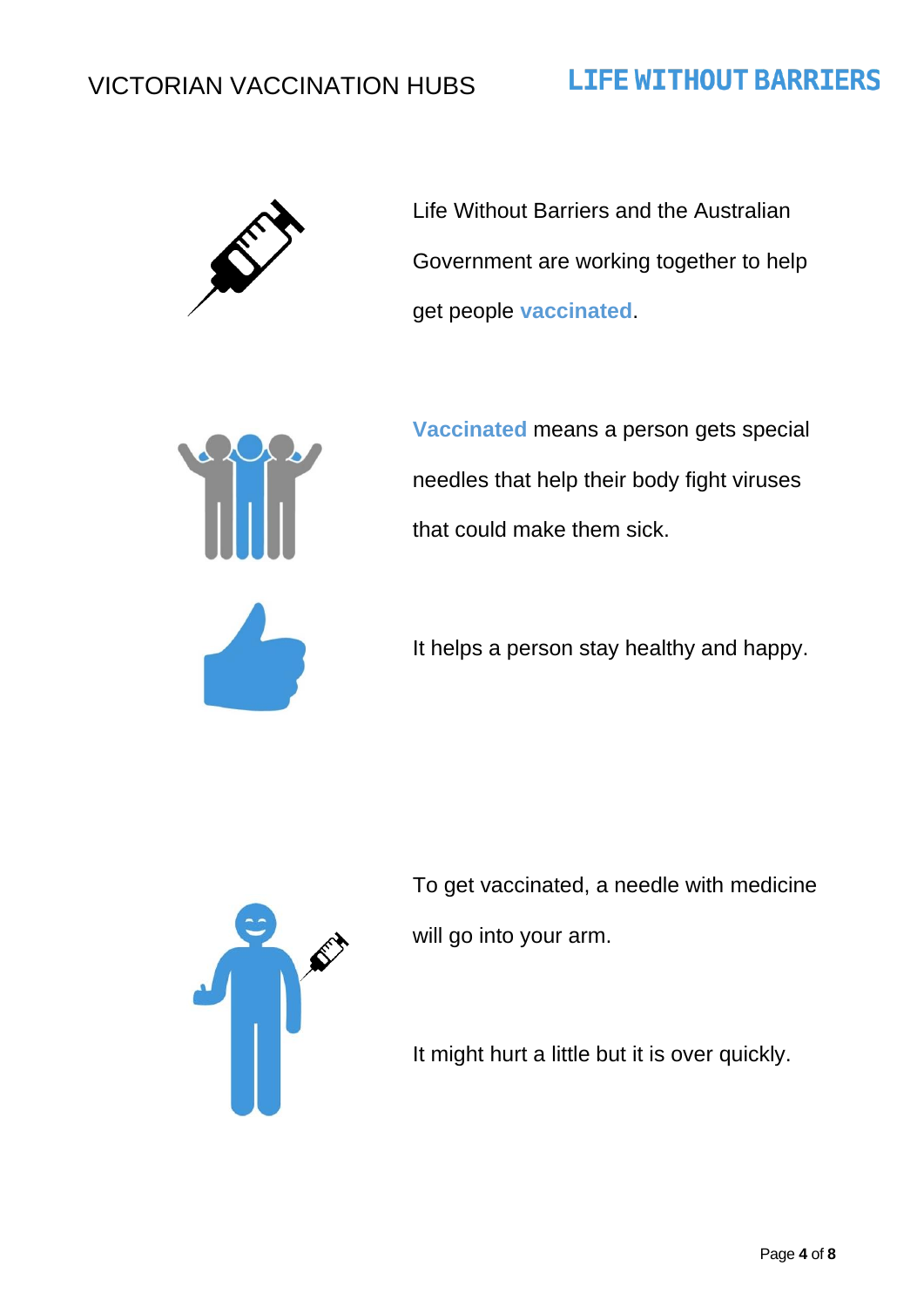### **LIFE WITHOUT BARRIERS**



Life Without Barriers and the Australian Government want everyone to get vaccinated to stop Coronavirus spreading.



There are now special **vaccination hubs** in Melbourne to help people do this.

This is a place where people can get their Coronavirus vaccine.



Vaccination hubs are a special place where people with disability can feel

- safe
- comfortable
- supported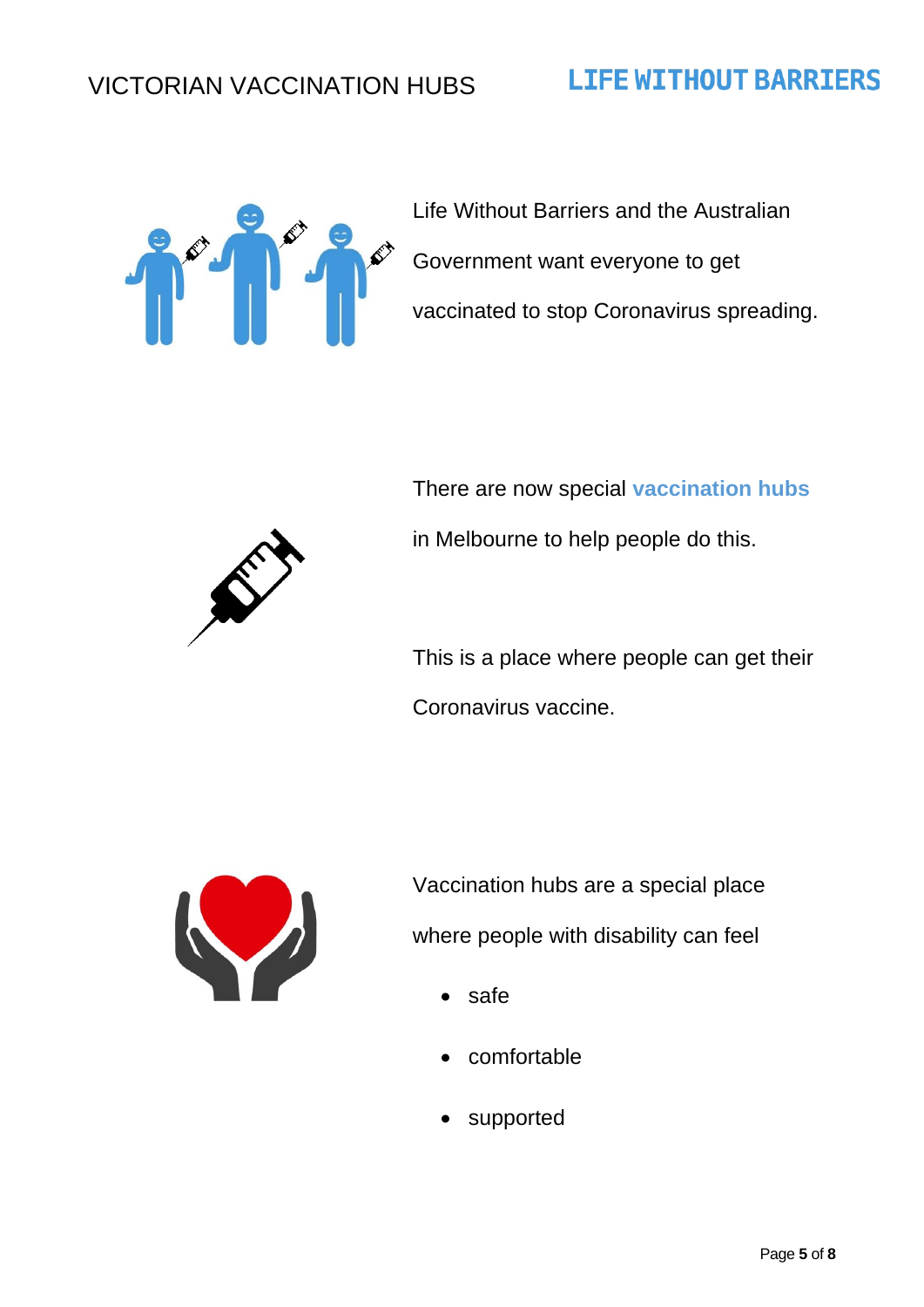

There are now vaccination hubs in

**LIFE WITHOUT BARRIERS** 

- **Dandenong**
- **Thomastown**

#### People allowed include

- People with disability
- Support workers who give disability services

It does not matter what their age is



The Coronavirus vaccine being given at

the hubs is called **Pfizer**.

It sounds like f-eye-zer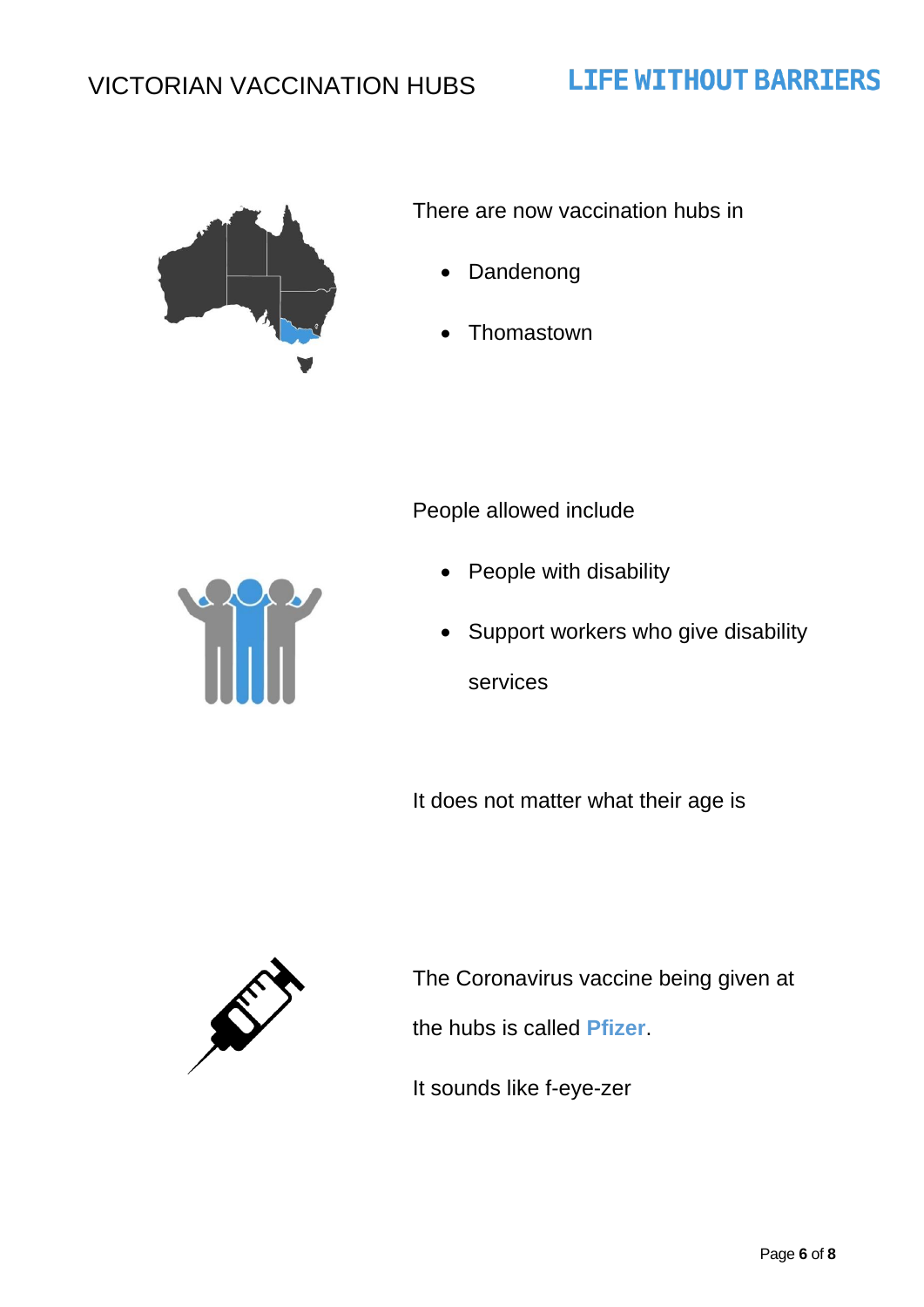# **LIFE WITHOUT BARRIERS**



The boss of Life Without Barriers is Claire Robbs.



Claire is happy about the new vaccination hub to help people get their vaccine.



Claire says, "we are working together to help our staff and people with disability to get vaccinated and stay safe."



If you have any questions, talk to your **support network.**

We call the people you trust, like family and friends, your support network.